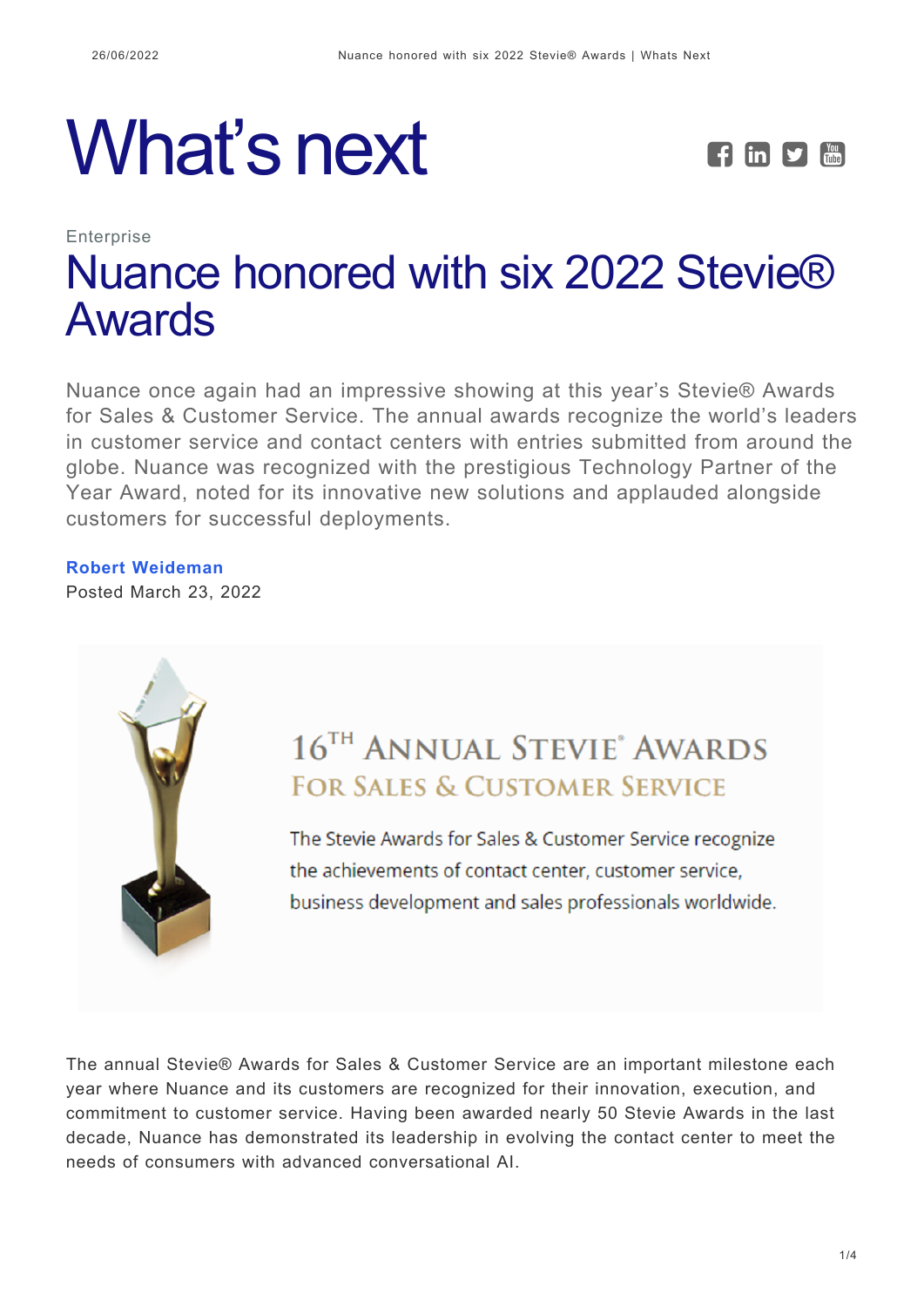This year, we congratulate the following customers on their achievements:

#### **Walgreens – Silver for Most Valuable Response by a Customer Service Team**

When the first COVID-19 vaccine was given emergency use authorization at the end of 2020, appointments were difficult to make, and people had questions around eligibility, safety, and efficacy. Walgreens had information and scheduling capabilities available via its online portal. However, customers were still calling stores at record volumes to find information. This made it difficult for store personnel to focus on other tasks – including getting vaccines into arms. Walgreens turned to Nuance Communications, a leader in conversational AI, to deploy a conversational voicebot that would meet the needs of more customers by extending access to vaccine information and scheduling beyond Walgreens' web-based portal. After implementation, Walgreens customers could call 1-800-Walgreens or a Walgreens store and speak in English or Spanish to a voicebot to get answers to COVID-19 questions, confirm eligibility according to applicable guidelines, and schedule their vaccine appointments wherever vaccines were available. Nuance's AI-powered solutions helped Walgreens customers experience a more modern, convenient, and secure process for scheduling their COVID-19 vaccine appointments.

Nuance Solution: [Nuance Intelligent Engagement Platform](https://www.nuance.com/omni-channel-customer-engagement.html)

#### **ANZ Bank – Silver for Innovation in Customer Service – Financial Services (Nuance VoiceID)**

ANZ services over 2 million customers in New Zealand, tasking over 600 of the company's front-line bankers with handling approximately 4 million inbound calls each year out of its three contact center locations or remotely—where 70% of the bankers are remote workers. ANZ deployed Nuance Voice ID biometrics technology to [authenticate customers and identify](https://whatsnext.nuance.com/en-au/enterprise/anz-bank-creates-intuitive-experiences-with-ivr/) [fraudsters,](https://whatsnext.nuance.com/en-au/enterprise/anz-bank-creates-intuitive-experiences-with-ivr/) reducing authentication time to seconds and allowing customers to self-service. By streamlining processes, Nuance's biometrics saves 80 seconds per call allowing bankers to serve more customers each day and better manage workloads that have greatly increased at the hands of the pandemic. Almost 50% of ANZ New Zealand's customers are currently using Voice ID to authenticate their identity when calling the contact center and Voice ID has increased self-service authentication rates by 10%. Direct customer feedback is that many customers prefer Voice ID because they think it's easier to use than other methods of authentication.

Nuance Solution: [Nuance Biometric Technology](https://www.nuance.com/omni-channel-customer-engagement/authentication-and-fraud-prevention.html)

#### **Wings Financial – Silver for Innovation in Customer Service – Financial Services**

Wings Financial Credit Union – Minnesota's largest credit union – deployed Nuance's Intelligent Engagement platform and Nuance Gatekeeper to provide members with superior personalized, secure experiences. Through its implementation, Wings Financial offers customers 24/7 virtual assistant support and seamless transitions across communications while supporting service representatives with full-context information, eliminating the need for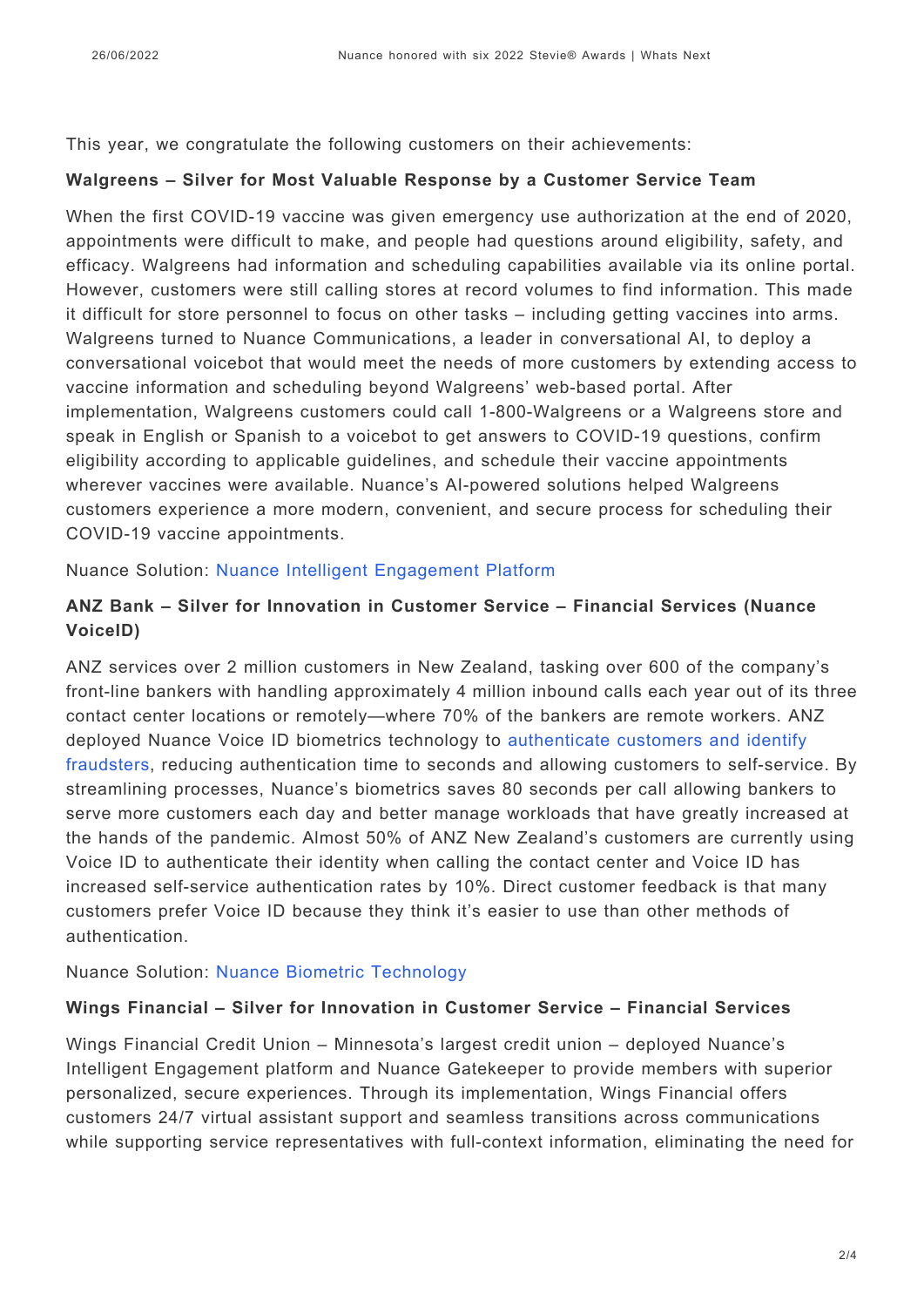members to repeat information from prior engagements. Nuance technology also enables Wings to authenticate members swiftly and automatically using AI-enabled biometrics in [as](https://www.nuance.com/omni-channel-customer-engagement/authentication-and-fraud-prevention/gatekeeper.html) [little as 5 seconds, with a 99% authentication success rate](https://www.nuance.com/omni-channel-customer-engagement/authentication-and-fraud-prevention/gatekeeper.html). As a result, member accounts are better protected, and their requests are conveniently and securely addressed. Since turning to Nuance, Wings Financial has saved 8 hours a day in authentication time, with over 50,000 members enrolled in the voice biometrics program. And the technology is helping answer over 46,000 member requests via Chat, freeing up agents' time to handle more impactful requests.

Nuance Solutions: [Nuance Intelligent Engagement Platform](https://www.nuance.com/omni-channel-customer-engagement.html), [Nuance Gatekeeper](https://www.nuance.com/omni-channel-customer-engagement/authentication-and-fraud-prevention/gatekeeper.html)

#### **CBA** – **Bronze for Innovation in Customer Service – Financial Services**

The Commonwealth Bank of Australia (CBA) is one of Australia's leading providers of personal banking, business and institutional banking, and share broking services. CBA has partnered with Nuance over the last five years to build and deliver cutting edge technology solutions to assist customers – including [CBA's innovative virtual assistant, named 'Ceba'](https://whatsnext.nuance.com/en-au/enterprise/nuance-and-commonwealth-bank-of-australias-virtual-assistant-ceba-wins-apac-stevie-award/). Since the pandemic had an immense financial impact on most Australians, concerned CBA customers flooded Ceba with sensitive questions, in need of efficient support. Ceba experienced huge peaks during the pandemic fielding more than 1,000 Covid-19 specific inquiries each week. Nuance's Machine Learning and Conversational AI kept Ceba updated in real-time, training the system to recognize, decipher and answer COVID-specific questions. Ceba understands ~96.8% of customer inquiries and can also instantly triage chats to call centers if the request needs to be escalated, or customers prefer them to be handled by a human customer service agent.

Nuance Solution: [Nuance Virtual Assistant](https://www.nuance.com/omni-channel-customer-engagement/digital-and-messaging-solutions/virtual-assistant-and-chatbot.html)

#### **Deutsche Telekom – Gold for Team of the Year in Customer Service at the German Stevie Awards**

Deutsche Telekom (DT) was one of the first German companies to introduce voice biometrics in its contact center. [DT implemented voice biometrics as part of Nuance Gatekeeper](https://stevieawards.com/gsa/gewinner-der-german-stevie%C2%AE-awards-2022#Kundenservice) and wanted to keep customers safe, but its primary goal was to offer them [a simple, friction-free](https://www.nuance.com/omni-channel-customer-engagement/case-studies/deutsche-telekom-creates-secure-experiences-with-nuance.html) [experience.](https://www.nuance.com/omni-channel-customer-engagement/case-studies/deutsche-telekom-creates-secure-experiences-with-nuance.html) With Gatekeeper, Deutsche Telekom customers create a voiceprint and then get instant access to their account the next time they call in without remembering lengthy ID numbers, and of the 700,000 customers who've registered their voiceprint so far, [75% say it's](https://www.nuance.com/omni-channel-customer-engagement/case-studies/deutsche-telekom-creates-secure-experiences-with-nuance.html) [more convenient](https://www.nuance.com/omni-channel-customer-engagement/case-studies/deutsche-telekom-creates-secure-experiences-with-nuance.html).

Nuance Solutions: [Nuance Gatekeeper](https://www.nuance.com/omni-channel-customer-engagement/authentication-and-fraud-prevention/gatekeeper.html)

We take immense pride in the success, enhanced customer experiences and improved ROI our customers achieve using Nuance technology. Our customer partnerships are of utmost importance to our business. That's why we were excited to also receive a Stevie Award this year for **Technology Partner of the Year**. Critical to being the best partner is bringing flexible, forward-thinking solutions to our customers. And that's what we've done with [Contact Center](https://www.nuance.com/omni-channel-customer-engagement/contact-center-ai.html) [AI](https://www.nuance.com/omni-channel-customer-engagement/contact-center-ai.html) which we also received a Stevie Award for in the **New Contact Center Solution** category,